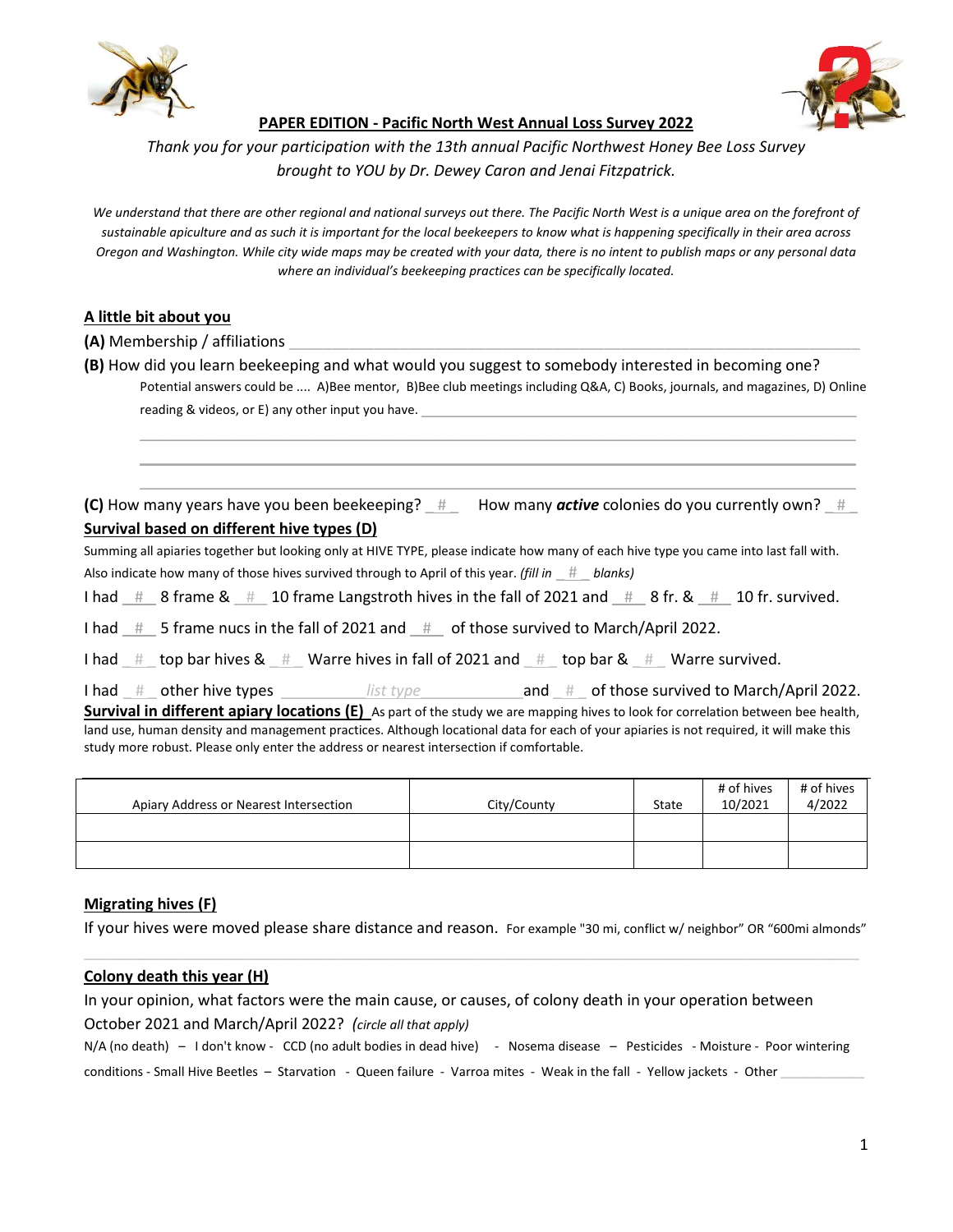#### **Survival based on origination (G)**

| Summing all apiaries together but looking only at HIVE ORIGINATION (where the colony came from), please indicate how many of each        |                                                                                                                           |
|------------------------------------------------------------------------------------------------------------------------------------------|---------------------------------------------------------------------------------------------------------------------------|
| hive origination's you had in fall and indicate how many of those hives survived through to April of this year. (fill in the $#$ blanks) |                                                                                                                           |
| In 2021, I began with $#$ hives that had overwintered from 2019 into 2021 and $#$ survived to April 2022.                                |                                                                                                                           |
| In 2021, I purchased # packages and # survived to March/April 2022.                                                                      |                                                                                                                           |
| In 2021, I purchased # nucs and # survived to March/April 2022.                                                                          |                                                                                                                           |
| In 2021, I caught # _ swarms and # _ survived to March/April 2022.                                                                       |                                                                                                                           |
| In 2021, I made # splits/divides and # survived to March/April 2022.                                                                     |                                                                                                                           |
| In 2021, I did $\pm$ feral hive transfers/cut outs and $\pm$ survived to March/April 2022.                                               |                                                                                                                           |
| In 2021, I did $#$ other $\qquad$ list other and $#$ survived to March/April 2022.                                                       |                                                                                                                           |
| Feeding & general hive practices (Summing all apiaries together)                                                                         |                                                                                                                           |
|                                                                                                                                          | (la) During the last bee season (April 1st 2021 to March 31st 2022) I did the following FEEDINGS: (circle all that apply) |
| Frames of honey - liquid honey - Frames of pollen - Pollen patties - dry pollen - Sugar syrup - Corn syrup - Drivert sugar               |                                                                                                                           |
| Dry sugar - Fondant sugar - Hard sugar (candy) – none of above - Other (list)                                                            |                                                                                                                           |
| (Ib) During the lost has consent did the following general WINITEDING DDACTICES (starts all that we the                                  |                                                                                                                           |

**(Ib)** During the last bee season, I did the following general WINTERING PRACTICES: *(circle all that apply)* Equalized hive strength - Rain shelter to entire hive or entrance - Upper entrance access – Ventilation box, quilt box or Vivaldi board Insulated top – Wrapped the hives (insulated) - Wind/weather protection – None of the above - Other (list)

**(Ic)** During the last bee season, I did the following general SANITATION PRACTICES: *(circle all that apply)* Alternative hive (non movable comb IE top bar, Warre) - Minimal hive intervention/inspection - Provided hives with distinctive colors/other hive ID measures - Generally avoided moving frames from one hive to another - Cleaned hive tool/frequently washed gloves - Reduce drifting by spreading out colonies in apiary/did other measures - None of these - Other (list)

**(Id)** During the last bee season I used a screened bottom board on *(circle on*e) all - some - none of my hives and during the winter & I covered or blocked the screen bottom (circle one) never - sometimes always

#### **Mite monitoring/sampling & management**

**(Ja)** During the last bee season I monitored *(circle on*e) all - some - none of my hives for mites.

 **(Jb)** Which mite monitoring method(s) did you use? *(circle all that apply & circle months used)*

- 1. Mite Drop (sticky boards or other collection tray below hive) *JAN FEB MAR APR MAY JUN JUL AUG SEP OCT NOV DEC*
- 2. Alcohol Wash (shake/roll separating to count) *JAN FEB MAR APR MAY JUN JUL AUG SEP OCT NOV DEC*
- 3. Powdered Sugar (shake/roll separating to count) *JAN FEB MAR APR MAY JUN JUL AUG SEP OCT NOV DEC*
- 4. Visual inspection of drone brood *JAN FEB MAR APR MAY JUN JUL AUG SEP OCT NOV DEC*
- 5. Visual inspection of adult bees *JAN FEB MAR APR MAY JUN JUL AUG SEP OCT NOV DEC*
- 6. Other **\_\_\_\_\_\_\_\_\_\_\_\_\_\_\_\_\_\_\_\_\_\_\_\_\_\_\_\_\_\_\_\_\_\_\_\_\_\_\_\_\_\_\_\_\_\_\_\_\_\_\_\_\_\_\_\_\_\_\_\_\_\_\_\_\_\_\_\_\_\_\_\_\_\_\_\_\_\_\_\_\_\_\_\_\_\_\_\_\_\_\_\_\_\_\_\_\_\_**

| (K1a) Did you sample and not treat? (circle one)        | Yes<br>$\sim$ | N∩ |                |                          |      |
|---------------------------------------------------------|---------------|----|----------------|--------------------------|------|
| (K1b) Did you sample and treat? (circle all that apply) | Pre-treatment |    | Post-treatment | $\overline{\phantom{0}}$ | Both |

## **Medication and treatments** *(circle all that apply)*

| (K2) During the last bee season, I did the following non-chemical mite control practices:                                                          |
|----------------------------------------------------------------------------------------------------------------------------------------------------|
| Minimal hive inspection/intervention - Requeen with hygienic queens -<br>Brood cycle interruption - Drone brood removal                            |
| Provided hives with distinctive colors - Reduce drifting by spreading out colonies in apiary/other measures -<br>Screen bottom board<br>$\sim 100$ |
| Small cell/Natural comb - Powder sugaring - None of these - Other (list)                                                                           |